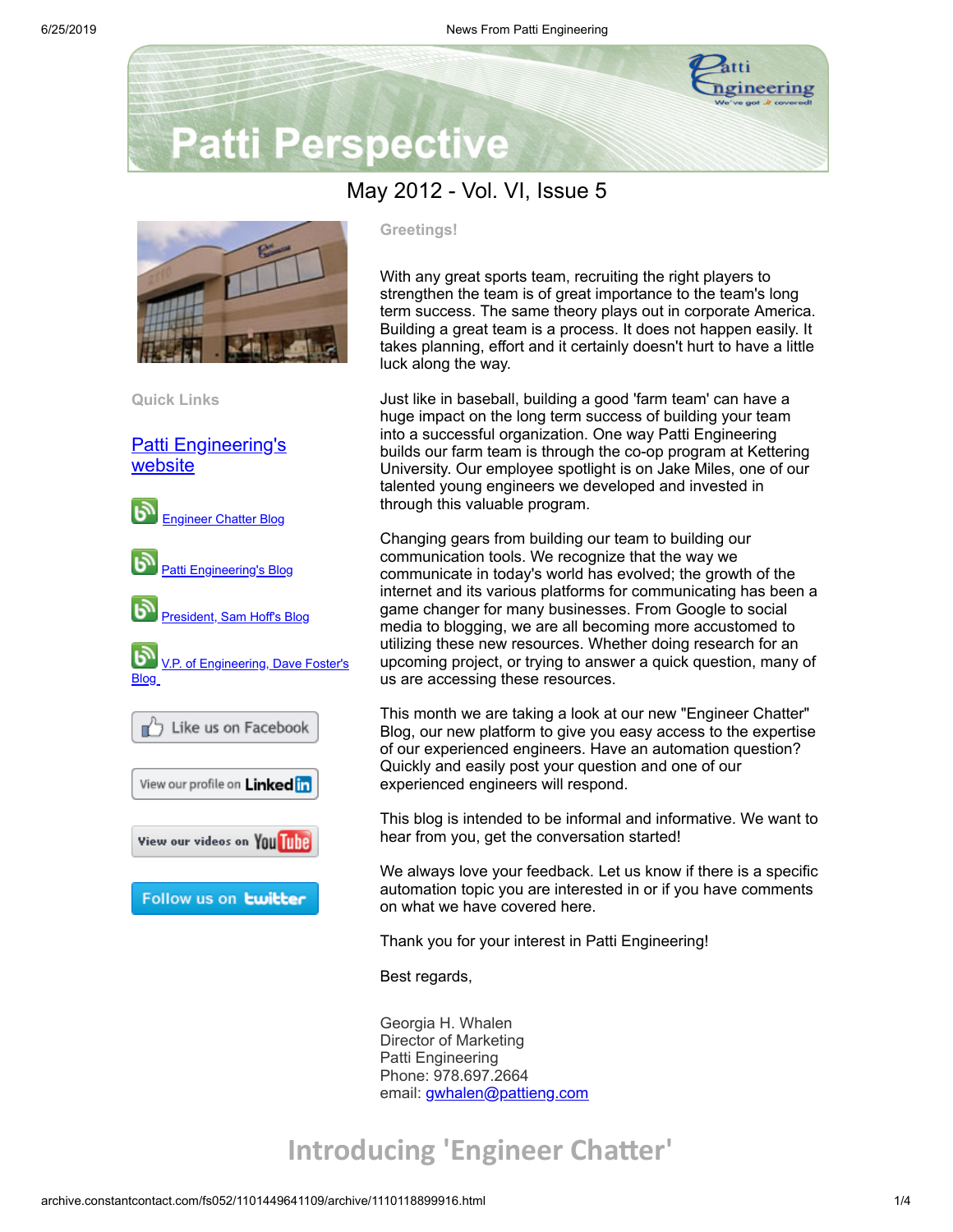

Patti Engineering's first FedEx day led the way to our new "Engineer Chatter" blog. We recognize the way we communicate in today's world is evolving. This new blog is part of Patti Engineering's effort to keep pace by giving you direct access to our team of highly skilled engineers. In addition to responding to questions or comments posted, we will be posting insights and advice on control systems integration, automation projects, and industry news.

Our intent is for this blog to be informal and informative, a quick and easy way for our community of partners, clients, and colleagues to engage our engineers. Quick

technical questions or more in-depth inquiries are all welcome. We enjoy sharing our areas of technical expertise.

Patti Engineering is a Siemens Solution Partner, an Authorized Mitsubishi Integrator, in addition to being in the integrator programs for Phoenix Contact, Iconics and Indusoft. We have a highly skilled team of engineers with experience in a wide variety of industries: powertrain manufacturers, automotive parts manufacturers, robotic paint systems in various manufacturing applications, textile mills, retail distribution centers, power plants, oil rigs, chemical plants, and damn spillways. We are a diverse group with a diverse set of skills.

The blog is open for anyone to post; the engineering team will respond to all posts within one business day. To engage with the Patti Engineering team, subscribe to Engineer Chatter [here](http://web.pattieng.com/engineer-chatter/?utm_source=Patti+Perspective+5_2012_final&utm_campaign=May+Newsletter&utm_medium=archive) and follow [@PattiEng](http://twitter.com/#!/PattiEng) on Twitter.

#### **Links to learn more about our EXPERTISE**

**Factory [Automation](http://www.pattieng.com/factory-automation-robotics.html?utm_source=Patti+Perspective+5_2012_final&utm_campaign=May+Newsletter&utm_medium=archive) / Robotics**

**[Manufacturing](http://www.pattieng.com/manufacturing-execution-systems.html?utm_source=Patti+Perspective+5_2012_final&utm_campaign=May+Newsletter&utm_medium=archive) Execution Systems**

**[Industrial](http://www.pattieng.com/industrial-controls.html?utm_source=Patti+Perspective+5_2012_final&utm_campaign=May+Newsletter&utm_medium=archive) Controls**

#### **Garment and Parcel [Sortation](http://www.pattieng.com/garment-and-parcel-sortation.html?utm_source=Patti+Perspective+5_2012_final&utm_campaign=May+Newsletter&utm_medium=archive)**

**[Continuous](http://www.pattieng.com/continuous-process-control-systems.html?utm_source=Patti+Perspective+5_2012_final&utm_campaign=May+Newsletter&utm_medium=archive) Process Control Systems**

**[Professional](http://www.pattieng.com/professional-engineering-services.html?utm_source=Patti+Perspective+5_2012_final&utm_campaign=May+Newsletter&utm_medium=archive) Engineering Services**

*Phone: 1-800-852-0994 (US Only) (248) 364-3200*



## **Patti Personnel - Jacob Miles**

.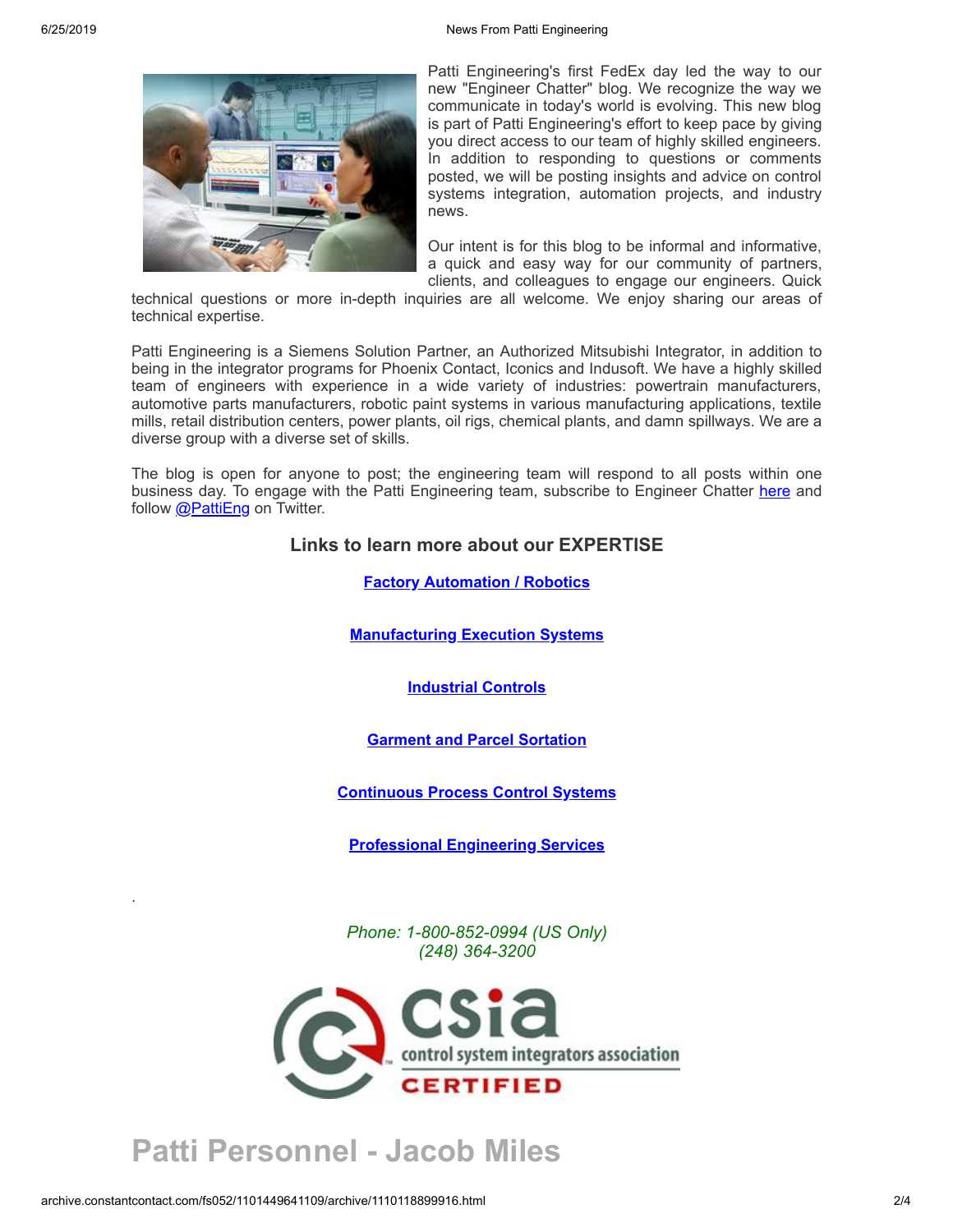

Jake Miles ready to hike the Pictured **Rocks** 

At Patti Engineering, we pride ourselves on finding the best young aspiring engineers and hiring them as co-op students, with the goal of training them to be future engineering stars. Jake Miles just happens to be one of those rising stars; he began as a co-op student in October of 2007 after his first semester of college. He alternated between work and school at Kettering University every 3 months.

As a co-op, Jake mostly worked on LEID Product builds and support. LEID Products offers cutting edge biometric access control systems with the software and controls technology developed by Patti Engineering. In addition, Jake worked with Patti Engineering's internal IT department, helped to develop our new intranet and at times traveled to assist our engineers onsite.

Upon graduating with a Bachelor of Science in Electrical Engineering from Kettering University in March of 2012, Jake was promoted to a full time engineer. He has hit the ground running, with impressive performances working on his first projects as a degreed engineer.

"Jake is a talented young engineer. Mature beyond his years, he adapts quickly to project requirements applying great problem solving skills," said Sam Hoff, president of Patti Engineering. "Jake shows exceptional promise for the future to be a key contributor to our engineering team."

Jake lives in Davison, Michigan where he grew up. Fully enjoying the freedom of his youth, he loves traveling to new places especially when it involves backpacking, though that doesn't happen too often. His favorite place to backpack is the Pictured Rocks in the Upper Peninsula of Michigan.

Most of the time when Jake travels, he and his friends pick a random place to go and just 'go for it'. In the past few years he has been to the Kentucky Derby, Las Vegas, Chicago, Mardi Gras in New Orleans and a few spontaneous trips to Canada.

When not traveling, Jake enjoys his leisure time playing ice hockey, golfing, water skiing, listening to music, and playing around with electronics and computer technology. He is currently developing a custom home automation app for his android phone.



Jake hitting a golf ball off of a friends Humvee after an nice round of golf!

#### **Jake shared his perspective on being part of the Patti Engineering Team:**

"As a freshman in college, I didn't really know what to expect with the co-op experience. With plenty to do even my first day, I hit the ground running and was constantly learning new things. This put me at an advantage over a lot of my friends who were given monotonous tasks day after day at their coop jobs and never really gained anything out of the experience. Now, as a full time engineer, there *are even more opportunities to learn and gain experience. I also enjoy the atmosphere of a small* company. I always find it easier to work with people after I get to know them on a more personal *level."*